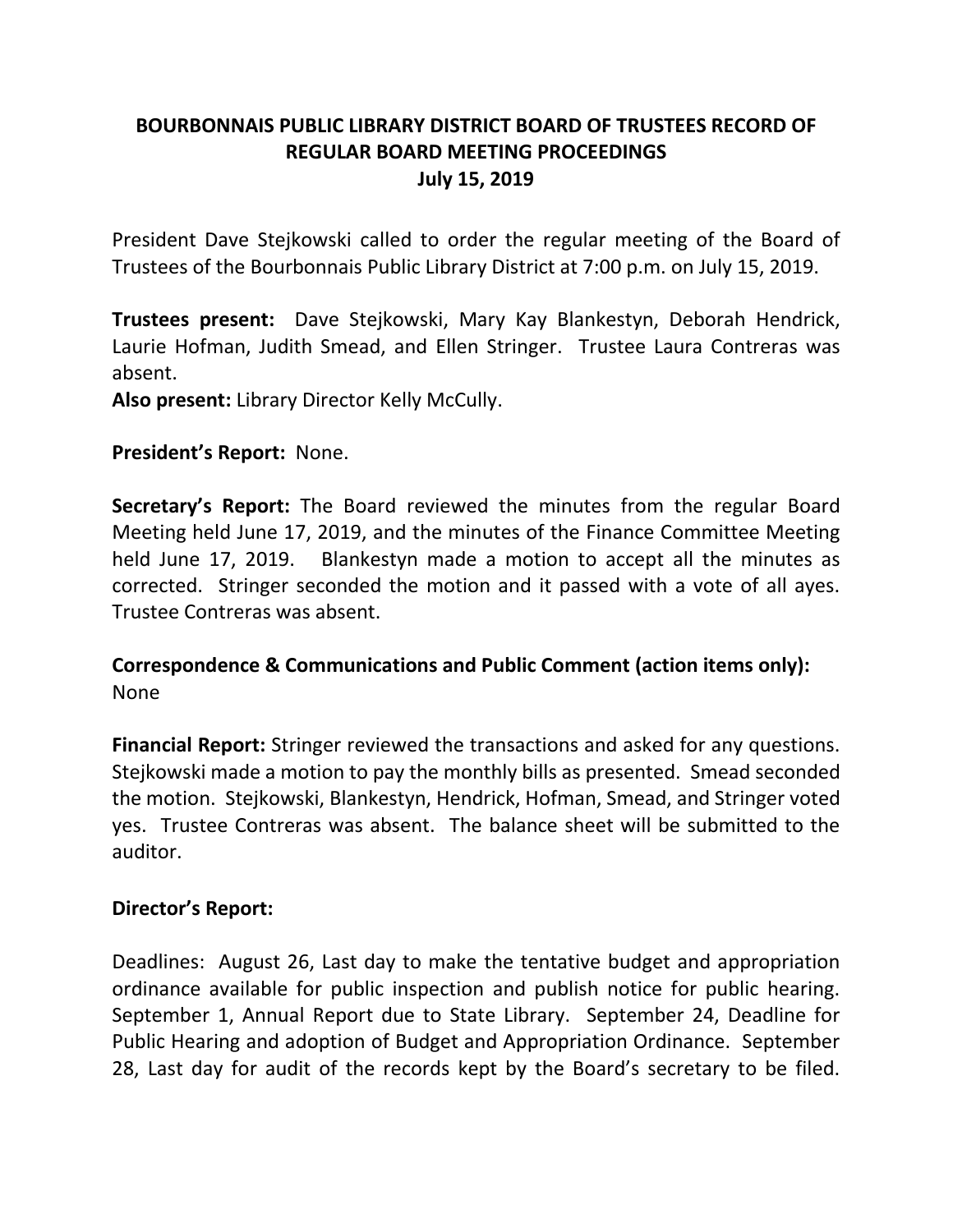September 30, Last day to transfer unexpended funds from prior fiscal year to Special Reserve Fund.

Annual Audit: The auditors from Zabel & Associates will be at the Library on Monday, July 22.

Tax Distribution: The Library is scheduled to receive the first FY2019-20 tax distribution on July 19.

LED Lighting Installation: The ComEd Energy Efficiency project is scheduled for installation by Dominion Lighting from Thursday, August 1, to Saturday, August 3. Five project zones will be completed. One additional zone (the exterior parking lot) will be scheduled for a later date. It will not be necessary to close the Library during the installation.

Book Sale: The Friends of the Bourbonnais Library will hold their annual sale from Thursday, July 25, through Saturday, July 27, 2019.

Marketing: There are currently 1,077 people on the library email list. The Library has 1,650 likes on Facebook (70 new likes in one month), and 377 followers on Instagram.

bookBonnais: bookBonnais was launched on the Library social media platforms. A mobile square reader has been purchased so it is now possible to accept payment for this merchandise at special and community events.

The Library ran several marketing campaigns in June including *More Than Books*, *Celebrate Pride*, and promotions for the *Currently Reading Raffle*.

Adult Programming: Programs for adults have increased by over 700 annual participants since FY2016-17. The craft programs and book clubs continue to be some of the most popular programs.

Youth Services Programming: Two of the weekly Youth Services story time programs had to be moved to the White Oak Room to accommodate the extra attendance this summer. As a result, the story time schedule will be adjusted in the fall and an additional weekly program will be added.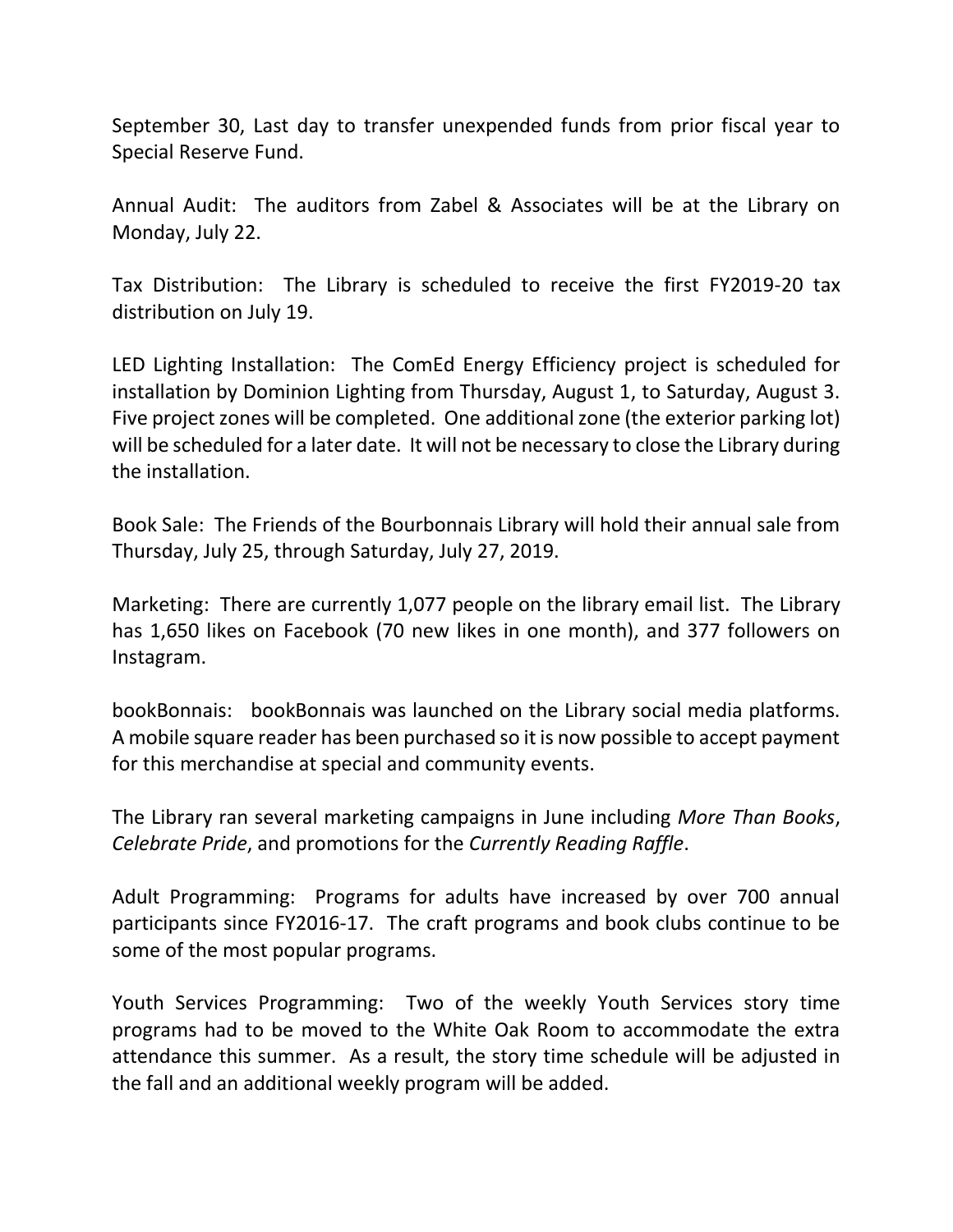Youth Services hosted a very successful *Stuffed Animal Sleepover* program in conjunction with Family Jam Storytime. After participating in a pajama story time, the children left their stuffed animal friends at the Library overnight. The YS staff documented the stuffed animal's fun-filled night at the Library and participants received a photo souvenir.

Community Engagement: The Library will participate in the Friday Night Lights event on Friday, July 19, from 5- 10 p.m. at the Brickstone Brewery. Youth services staff members will have a table in the Meijer Kid Zone to pass out information about library events. McCully will participate in the Mascot Race at 7 p.m. wearing the library's lovable mascot dog, Browser.

ILA Scholarship: McCully received notice that she was awarded the Valerie J. Wilford Scholarship Grant for Library Education from the Illinois Library Association. She will be presented with the award at the Illinois Library Association Award Luncheon at the annual conference in Tinley Park, Illinois, on Tuesday, October 22. The Country Herald ran a press release on the award in an online post, July 9, 2019. McCully included links to access additional scholarship information and the scholarship award press release.

Upcoming Trustee Training Sessions, August 10 or October 19: RAILS is offering two sessions of trustee training in the late summer and early fall. The first workshop will take place on Saturday, August 10, 9:30 a.m. -12:30 p.m., at River Forest Public Library. The workshop will be repeated on Saturday, October 19, at the Bloomington Public Library.

The two sessions will be led by nationally recognized trainer and triple-certified parliamentarian, Nancy Sylvester. Either date is open to new trustees as well as current trustees and library directors who would like to a review of board essentials and parliamentary procedure.

## **Committee Reports:**

**Personnel:** None **Finance:** None